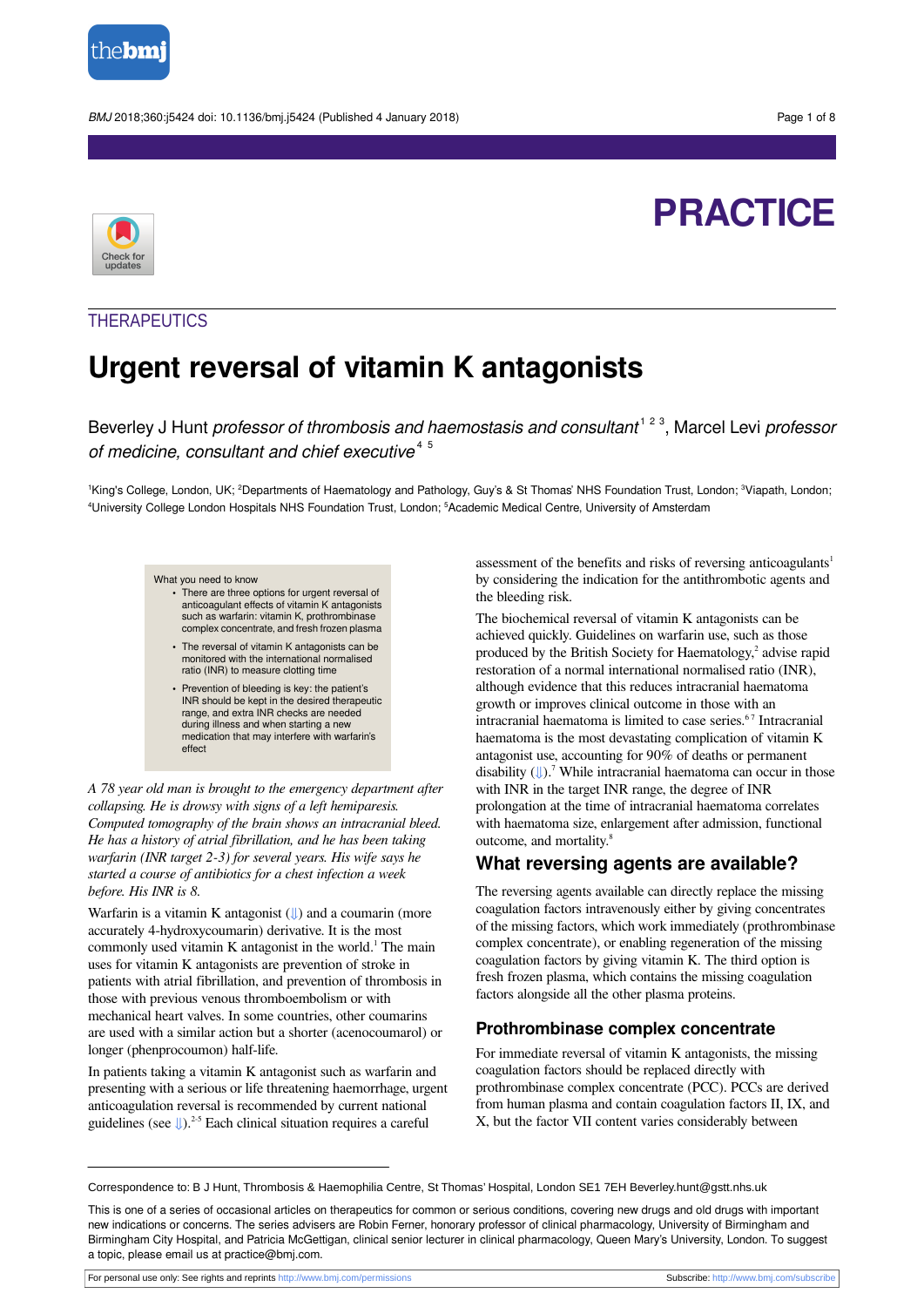different formulations. Modern PCC formulations contain substantial amounts of factor VII and can completely reverse the effect of vitamin K antagonists as it is infused. A few countries have access only to three-factor PCC, which produce poor correction of the INR and are therefore not recommended if four-factor PCCs are available.

The half-life of administered factor VII is only six hours, thus vitamin K should be given with the PCC if interruption of anticoagulation is required for longer than six hours.

#### **Vitamin K**

Reversing vitamin K antagonists for planned procedures may be achieved in hours, by giving phytomenadione (vitamin  $K_i$ ) to restart the production of vitamin K-dependent coagulation factors (II, VII, XI, and X). Factor VII has the shortest rate of synthesis, at six hours, whereas the other factors have synthesis times of 25-50 hours. As the INR is most affected by factor VII levels, the INR should return to normal in six hours after vitamin K administration.

#### **Fresh frozen plasma**

The alternative to PCC is fresh frozen plasma (FFP) which contains the missing coagulation factors diluted among all the other constituents of plasma.

## **How well do they work?**

#### **Prothrombinase complex concentrate**

[⇓](#page-5-0) gives details of two randomised trials comparing PCC versus FFP in reversing warfarin with clinical endpoints of mortality and safety. PCC was significantly superior to FPP in terms of speed of effect and risk of fluid overload.<sup>910</sup> A recent systematic review and meta-analysis (19 studies, 18 cohort and 1 randomised controlled trials (n=2878)) suggests that PCC provides more rapid and complete factor replacement than FFP (odds ratio 0.64, 95% confidence interval 0.27 to 1.5).<sup>11</sup>

#### **Vitamin K**

Immediately after administration of vitamin K, the synthesis of active vitamin K-dependent coagulation factors will recommence, with restoration of adequate factor VII levels in about six hours after intravenous vitamin K and 12 hours after oral vitamin K. $^{12}$ <sup>13</sup> An intravenous dose of 2 mg or an oral dose of 5 mg is usually adequate. The reversal of vitamin K antagonists can be monitored with the INR, which is very sensitive to factor VII levels. A recent meta-analysis of 21 studies (n=983) suggested that oral and intravenous vitamin K had similar efficacy, but that subcutaneous vitamin K was inferior and similar to placebo. <sup>14</sup> In the four trials using oral vitamin K (n=75), the proportion of patients with a target INR at 24 hours was 82% (95% confidence interval 70% to 93%), which was similar to that with intravenous vitamin K (six trials, n=69; target INR 77%, 95% CI 60% to 95%).<sup>14</sup>

#### **Fresh frozen plasma**

If FFP is used, the amount required to replace the missing coagulation factors in an adult is about 1500 mL (six units) and is not as rapid acting as PCC and will not necessarily fully correct the INR.<sup>11</sup> It also takes time to thaw and transport, whereas PCC can be stored locally and therefore be reconstituted in minutes. For all these reasons guidelines recommend PCC over FFP in life threatening bleeding,<sup>2-5</sup> although we suggest that if FFP is immediately available pre-thawed (as is

recommended in trauma centres) it can be used for a patient needing volume restoration as well as warfarin reversal.

#### **What are the harms of reversing agents?**

It is important to consider the risk and benefit of reversing anticoagulation in each case individually, and to consult specialist haematologists for advice. For example, in a patient with prosthetic mitral and aortic valves who presents with moderately severe gastrointestinal bleeding (that can probably be managed endoscopically), interruption of vitamin K antagonist may increase the risk of valve thrombosis and cerebral or systemic embolism, and this should be offset against the risk of sustained anticoagulation.

#### **Prothrombinase complex concentrate**

Early forms of PCCs were associated with thromboembolism, which was ascribed to the presence of activated coagulation factors in the concentrate. With modern manufacturing processes, this risk has been greatly reduced.<sup>11</sup> Currently thromboembolic complications such as stroke in those with atrial fibrillation after reversal of anticoagulant treatment are mainly ascribed to a patient's pre-existing thromboembolic risk in the absence of anticoagulation. <sup>15</sup> This risk may be amplified by the prothrombotic state induced by the specific clinical settings that require reversal (such as trauma). A meta-analysis of 18 cohort studies and one randomised controlled trial (n=2878)—of which six were judged as good methodological quality, nine were moderate, and four were poor—found that thromboembolic complications were observed in an average of 2.5% of PCC recipients and in 6.4% of FFP recipients. The same meta-analysis found no significant difference in mortality between PCC versus FFP (odds ratio 0.64, 95% CI 0.27 to 1.3) or between PCC versus no treatment (odds ratio 0.41, 0.13 to 1.3), suggesting that, even with treatment, clinical outcome was poor. 11

#### **Vitamin K**

The most important side effect of intravenous vitamin K is an unpredictable anaphylactoid reaction (characterised by dyspnoea, hypotension, shock, and in some cases cardiac arrest), which has an incidence of 3 per 100 000 doses via a non-IgE mechanism, possibly due to the solubiliser. <sup>16</sup> There is a danger of overdose, as large doses of vitamin K (such as 10 mg) will prevent vitamin K antagonists from working for days.

#### **Fresh frozen plasma**

FFP, like any other unpasteurised blood product, carries a risk of rare adverse events of about 1:1700 units. <sup>17</sup> These risks include transfusion related lung injury, circulatory overload, allergic reactions, and, less commonly, transfusion associated infection.

#### **How are they administered and monitored?**

A life threatening bleed in a patient receiving vitamin K antagonists requires urgent reversal of the vitamin K antagonist effect. Either PCC or prethawed FFP is given to immediately reverse the anticoagulant effects, and, as indicated above, four-factor PCCs provide more rapid and complete reversal than FFP, and without the possible side effects of transfusing large volumes of plasma. Vitamin K should be given simultaneously to cover the period after the effects of PCC have worn off: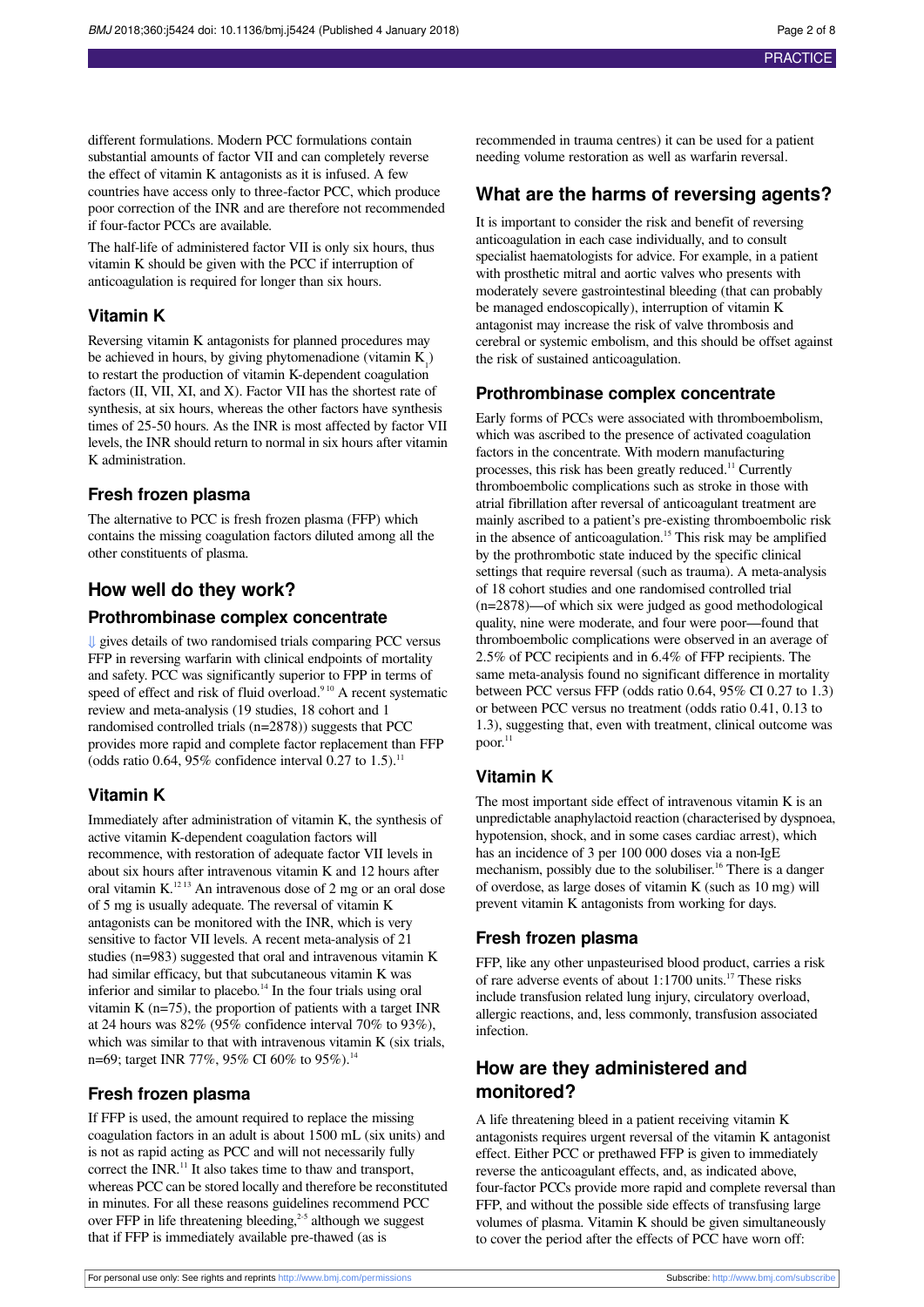vitamin K will allow an endogenous regeneration of the missing factors.

#### **Prothrombinase complex concentrate**

Give four-factor PCC (examples are Octaplex, Beriplex, Cofact, KCentra) intravenously. The dose of PCC is 25-50 units/kg, and algorithms are available to calculate the most appropriate dose based on body weight and INR level (such as [http://](http://beriplex.co.uk/home/dosing-and-administration/) [beriplex.co.uk/home/dosing-and-administration/](http://beriplex.co.uk/home/dosing-and-administration/)). A stepwise increase in dose is recommended with INR prolongation (for example, 25 units/kg if INR is 2-4.0, 35 units/kg if INR 4-6.0, and 50 units/kg if INR >6.0). Thus, in an adult weighing 80 kg with an INR of 8, you should give 4000 units PCC. Overuse of PCC (giving further PCC when INR is in normal range) will produce a prothrombotic state which may lead to further thrombosis.

#### **Vitamin K**

Give vitamin K intravenously and not intramuscularly in an anticoagulated patient because of the risk of muscle bleeding. After reversal of the vitamin K antagonist effect, check INR regularly for at least the next week, as a minority of patients take over a week to clear warfarin. It may be necessary to give further vitamin K. Do not "overcorrect" reversal with more than 10 mg vitamin K as it can prevent "rewarfarinisation" for days.

#### **Fresh frozen plasma**

FFP is given intravenously, and a blood transfusion bedside checklist must be followed to ensure positive patient identification and that the blood unit is compatible, and the blood unit number is recorded. The blood unit must also be checked for leaks, discolouration, and expiry date

Generally, restarting anticoagulation needs daily monitoring—especially for patients at high risk of thrombosis. For each individual, the risk of bleeding must be weighed against the benefits of reducing the risk of thrombosis.

#### **How cost effective are they?**

In a cost effectiveness analysis of UK practice in  $2010$ ,<sup>18</sup> the cost of warfarin reversal with either PCC or FFP was estimated to be ≤15% of the total cost of managing a patient after a life threatening intracranial, gastrointestinal, or retroperitoneal haemorrhage, and PCC was more cost effective than FFP. The cost per life-year gained with PCC was estimated to range from £1000 to £2000, depending on haemorrhage type (intracranial, gastrointestinal, or retroperitoneal). The cost per quality adjusted life-year gained with PCC was estimated at £3000 or less depending on haemorrhage type. The current price of FFP in the UK is £28.46 per unit ([http://hospital.blood.co.uk/media/](http://hospital.blood.co.uk/media/28230/component-price-list-2016-2017.pdf) [28230/component-price-list-2016-2017.pdf](http://hospital.blood.co.uk/media/28230/component-price-list-2016-2017.pdf)) and in the US is on average \$60.70, and at least six units are required for a 70 kg adult.

Preventing bleeding in patients receiving vitamin K antagonists

- **•** Prevention is key: keeping the patient's INR in the desired therapeutic range is important
- **•** Dietary intake of vitamin K should be consistent
- **•** It is particularly important to perform extra INR checks during intercurrent illness
- Since many drugs interfere with the action of warfarin, recheck INR after changes in other medication (in particular antibiotics)
- **•** Management by dedicated anticoagulation clinics or patient self management with access to medical advice is recommended
- NICE guidance<sup>19</sup> recommends reassessment of anticoagulation for patients with poor anticoagulation control, shown by any of the following:
- **–** Two INR values >5 or one INR value >8 within the past six months
- **–** Two INR values <1.5 within the past six months
- **–** Time in therapeutic range (duration of time in which patient's INR values were within the desired range) <65%

#### Tips for patients

- **1.**Warfarin depletes the blood of effective coagulation factors II, VII, IX, and X
- **2.**In life threatening bleeding we need to replace the missing coagulation factors in the quickest and most effective way
- **3.**There are three options to do this: **•** Injection of vitamin K will stimulate the regeneration of missing factors. However, this takes around six hours to achieve and so is not suitable to use alone when bleeding is life threatening and ongoing
- **•** Fresh frozen plasma has the missing coagulation factors in a dilute form. However, defrosting the plasma and then infusing it in the patient quickly is difficult, and the amount required can risk causing fluid overload, and, even if the correct amount is given, it does not fully correct the deficit
- **•** Prothrombin complex concentrate (PCC) contains the missing coagulation factors in a small volume and, when given intravenously, immediately replaces the missing factors
- **4.**Therefore when there is a life threatening bleed, we prefer to use PCC
- **5.**Once normal blood clotting is achieved and the bleeding has stopped, the decision and timing to restart anticoagulation depends on the patient, their personal thrombotic risk, type of bleed, and risk of rebleeding

#### Education into practice

- **•** How would you explain to a patient taking warfarin the benefits and harms of the three agents used to reverse vitamin K antagonists?
- **•** Which agents are used in your department or organisation to reverse warfarin? Does their use adhere to the guidelines presented in this article?
- **•** How can you ensure all patients you see taking warfarin are being assessed regularly for their time in therapeutic range of INR?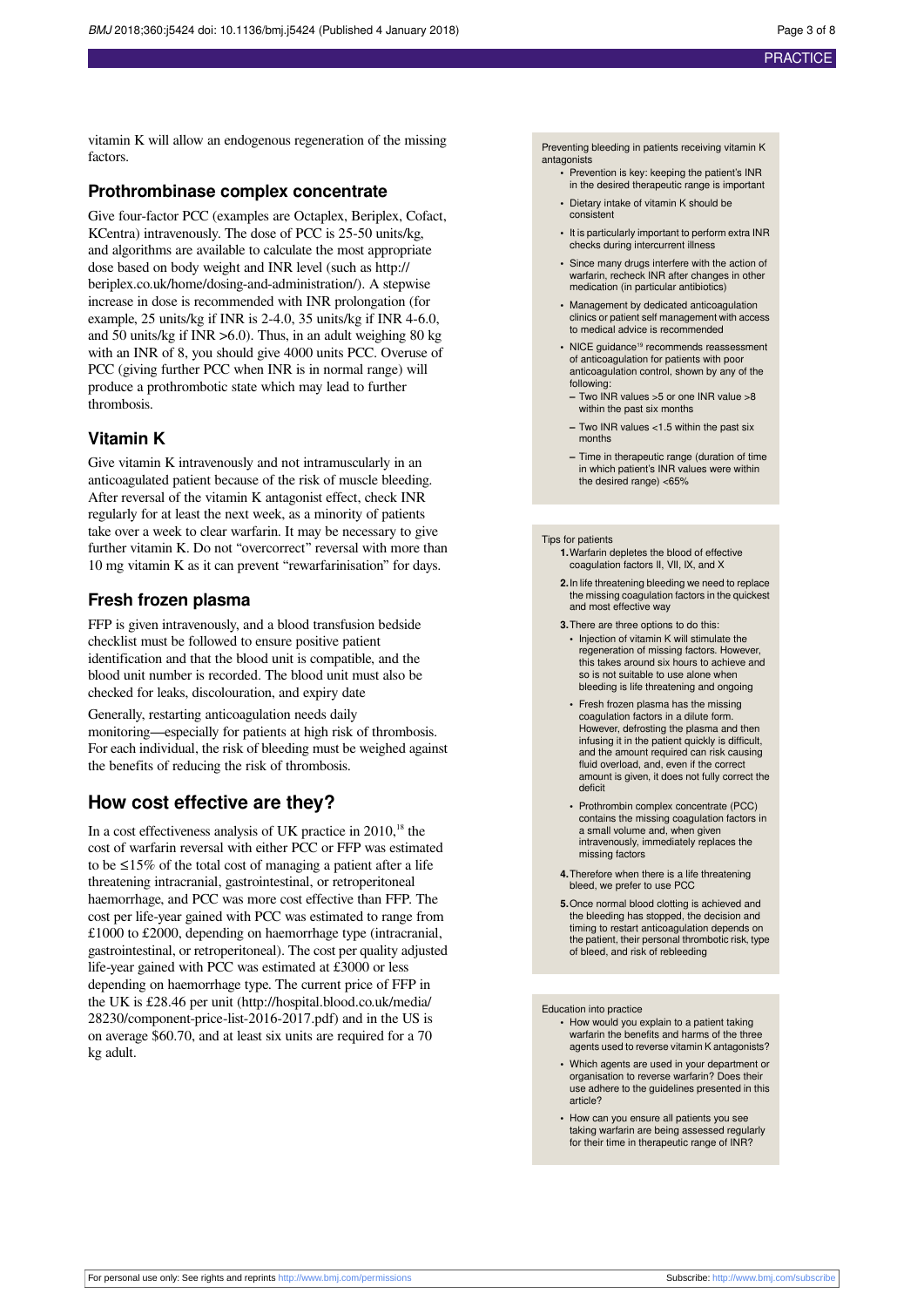How patients were involved in the creation of this article The executive team of Thrombosis UK (some of

whom have taken or are taking warfarin) advised on a summary of the article for patients. Thrombosis UK is a charity aiming to increase awareness of, and improve care and research in, thrombosis.

Competing interests: We have read and understood BMJ policy on declaration of interests and have no relevant interests to declare.

Provenance and peer review: Commissioned; externally peer reviewed.

Patient consent: Not required (patient anonymised, dead, or hypothetical).

- 1 LeviMEerenbergEKamphuisenPW. Bleeding risk and reversal strategies for old and new anticoagulants and antiplatelet agents. J Thromb Haemost2011;9:1705-12. doi:10.1111/j.1538-7836.2011.04432.x21729240
- 2 KeelingDBaglinTTaitCBritish Committee for Standards in Haematology. Guidelines on oral anticoagulation with warfarin - fourth edition. Br J Haematol2011;154:311-24. doi:10.1111/j.1365-2141.2011.08753.x21671894
- 3 Thrombosis Canada. Anticoagulant-related bleeding management order set[.http://](http://thrombosiscanada.ca/wp-content/uploads/2016/05/Anticoagulant-relatedBleedMgmntOSv.12.pdf) [thrombosiscanada.ca/wp-content/uploads/2016/05/Anticoagulant-relatedBleedMgmntOSv.](http://thrombosiscanada.ca/wp-content/uploads/2016/05/Anticoagulant-relatedBleedMgmntOSv.12.pdf) [12.pdf](http://thrombosiscanada.ca/wp-content/uploads/2016/05/Anticoagulant-relatedBleedMgmntOSv.12.pdf)
- 4 GuyattGHAklEACrowtherMGuttermanDDSchuünemannHJAmerican College of Chest Physicians Antithrombotic Therapy and Prevention of Thrombosis Panel. Executive summary: antithrombotic therapy and prevention of thrombosis, 9th ed: American College of Chest Physicians evidence-based clinical practice guidelines. Chest2012;141(Suppl):7S-47S. doi:10.1378/chest.1412S3.22315257
- 5 TranHAChunilalSDHarperPLTranHWoodEMGallusASAustralasian Society of Thrombosis and Haemostasis (ASTH). An update of consensus guidelines for warfarin reversal. Med J Aust2013;198:198-9. doi:10.5694/mja12.1061423451962
- 6 FangMCGoASChangY. Death and disability from warfarin-associated intracranial and extracranial hemorrhages. Am J Med2007;120:700-5. doi:10.1016/j.amjmed.2006.07.03417679129
- 7 DowlatshahiDButcherKSAsdaghiNCanadian PCC Registry (CanPro) Investigators. Poor prognosis in warfarin-associated intracranial hemorrhage despite anticoagulation reversal. Stroke2012;43:1812-7. doi:10.1161/STROKEAHA.112.65206522556194
- 8 FlahertyMLTaoHHaverbuschM. Warfarin use leads to larger intracerebral hen Neurology2008;71:1084-9. doi:10.1212/01.wnl.0000326895.58992.2718824672
- SarodeRMillingTJJrRefaaiMA. Efficacy and safety of a 4-factor prothrombin complex concentrate in patients on vitamin K antagonists presenting with major bleeding: a
- randomized, plasma-controlled, phase IIIb study. Circulation2013;128:1234-43.23935011 10 GoldsteinJNRefaaiMAMillingTJJr. Four-factor prothrombin complex concentrate versus plasma for rapid vitamin K antagonist reversal in patients needing urgent surgical or invasive interventions: a phase 3b, open-label, non-inferiority, randomised trial. Lancet2015;385:2077-87. doi:10.1016/S0140-6736(14)61685-825728933
- 11 BrekelmansMPAGinkelKVDaamsJGHuttenBAMiddeldorpSCoppensM. Benefits and harms of 4-factor prothrombin complex concentrate for reversal of vitamin K antagonist associated bleeding: a systematic review and meta-analysis. J Thromb Thrombolysis2017;44:118-29. doi:10.1007/s11239-017-1506-028540468
- 12 DentaliFAgenoWCrowtherM. Treatment of coumarin-associated coagulopathy: a systematic review and proposed treatment algorithms. J Thromb Haemost2006;4:1853-63. doi:10.1111/j.1538-7836.2006.01986.x16961594
- 13 WatsonHGBaglinTLaidlawSLMakrisMPrestonFE. A comparison of the efficacy and rate of response to oral and intravenous Vitamin K in reversal of over-anticoagulation with warfarin. Br J Haematol2001;115:145-9. doi:10.1046/j.1365-2141.2001.03070.x11722425
- 14 DezeeKJShimeallWTDouglasKMShumwayNMO'malleyPG. Treatment of excessive anticoagulation with phytonadione (vitamin K): a meta-analysis. Arch Intern Med2006;166:391-7.16505257
- 15 SinJHBergerKLeschCA. Four-factor prothrombin complex concentrate for life-threatening bleeds or emergent surgery: A retrospective evaluation. J Crit Care2016;36:166-72. doi:10.1016/j.jcrc.2016.06.02427546767
- 16 BrittRBBrownJN. Characterizing the severe reactions of parenteral vitamin K1. Clin Appl Thromb Hemost2016:1076029616674825.28301903
- 17 PandeySVyasGN. Adverse effects of plasma transfusion. Transfusion2012;52(Suppl 1):65S-79S. doi:10.1111/j.1537-2995.2012.03663.x22578374
- 18 GuestJFWatsonHGLimayeS. Modeling the cost-effectiveness of prothrombin complex concentrate compared with fresh frozen plasma in emergency warfarin reversal in the United kingdom. Clin Ther2010;32:2478-93. doi:10.1016/j.clinthera.2011.01.01121353116
- 19 National Institute for Health and Care Excellence. Atrial fibrillation: management (clinical guideline 180). 2014. [www.nice.org.uk/guidance/cg180](http://www.nice.org.uk/guidance/cg180).

Published by the BMJ Publishing Group Limited. For permission to use (where not already granted under a licence) please go to [http://group.bmj.com/group/rights-licensing/](http://group.bmj.com/group/rights-licensing/permissions) [permissions](http://group.bmj.com/group/rights-licensing/permissions)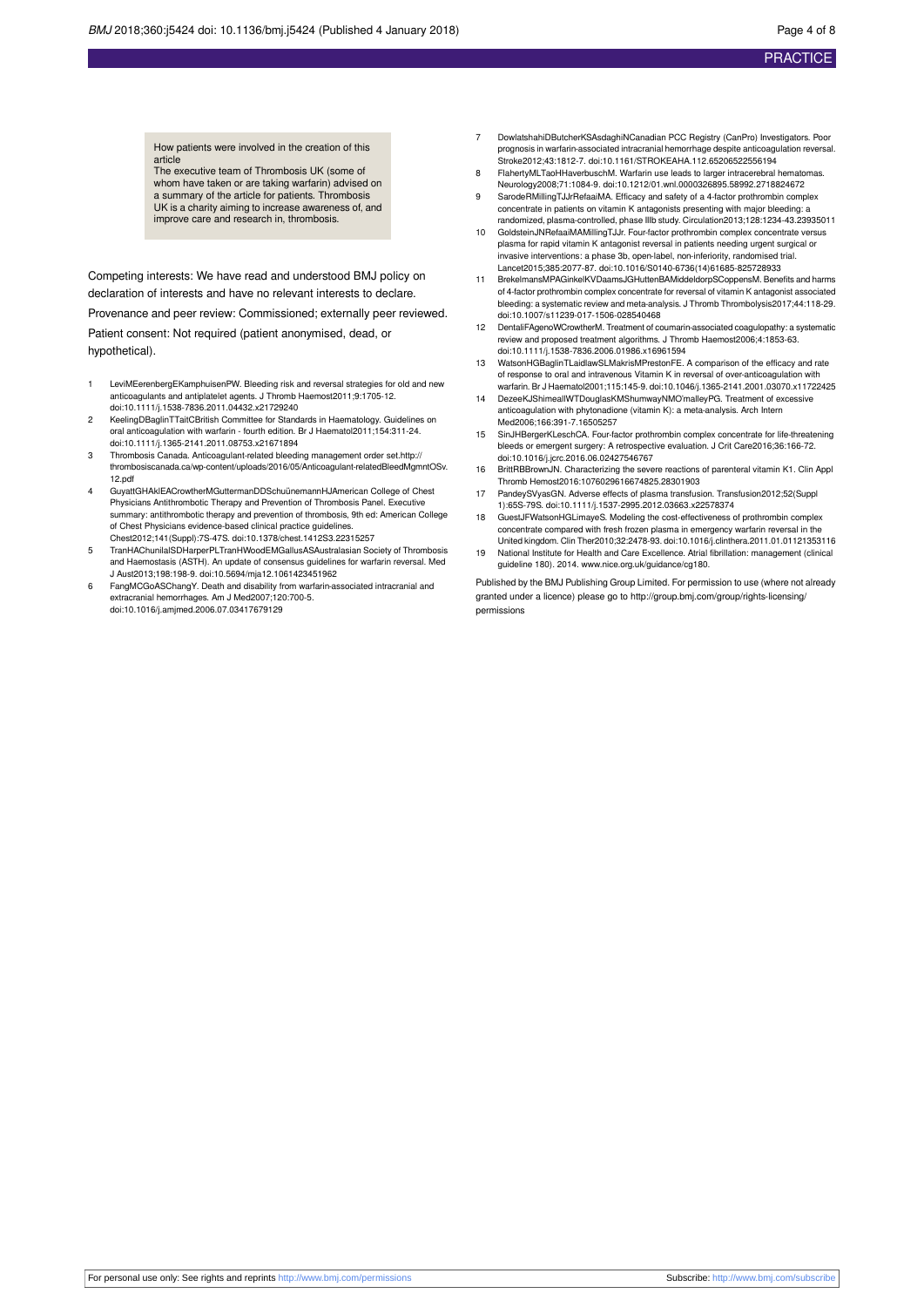### **Tables**

#### <span id="page-4-0"></span>**Table 1| Recommendations from national and international guidelines on urgent reversal of vitamin K antagonists**

|                                                                                                         | <b>Stop</b>                      | <b>Reversing agent</b>                                                                                                      |                                                                                                                              |                                                                                                        |                                                                                                                                                                                                                                                                                       |
|---------------------------------------------------------------------------------------------------------|----------------------------------|-----------------------------------------------------------------------------------------------------------------------------|------------------------------------------------------------------------------------------------------------------------------|--------------------------------------------------------------------------------------------------------|---------------------------------------------------------------------------------------------------------------------------------------------------------------------------------------------------------------------------------------------------------------------------------------|
| <b>Guideline and date</b><br>produced                                                                   | anticoagulation<br>and check INR | <b>Vitamin K</b>                                                                                                            | Prothrombinase complex<br>concentrate (PCC)                                                                                  | Fresh frozen plasma (FFP)                                                                              | <b>Comments</b>                                                                                                                                                                                                                                                                       |
| <b>British Society for</b><br>Haematology 2012 <sup>2</sup>                                             | Yes                              | 5 mg IV                                                                                                                     | 25-50 units/kg of four-factor<br><b>PCC</b>                                                                                  | FFP produces suboptimal<br>anticoagulation reversal and<br>should only be used if PCC<br>not available | Recombinant factor VIIa is not<br>recommended for emergency<br>anticoagulation reversal                                                                                                                                                                                               |
| Thrombosis Canada <sup>3</sup>                                                                          | Yes                              | 10 mg in 50 mL of<br>saline IV                                                                                              | Dose of PCC worked out by<br>an algorithm on their website                                                                   | If PCC unavailable or<br>contraindicated, transfuse<br>FFP 10-15 mL/kg (~3-4 units<br>for adults)      | If INR not reported or weight<br>unknown and cannot delay PCC<br>administration, give PCC 2000<br>units IV and vitamin K 10 mg IV<br>Repeat INR 15 min after PCC<br>infusion. If INR ≤1.5, warfarin<br>reversed. If INR >1.5, consider<br>extra dose of PCC, consider other<br>causes |
| American College of<br><b>Chest Physicians</b><br>antithrombotic guidelines<br>9th ed 2012 <sup>4</sup> | Yes                              | Additional use of<br>vitamin K 5-10 mg by<br>slow IV injection rather<br>than reversal with<br>coagulation factors<br>alone | For patients with major<br>bleeding, rapid reversal of<br>anticoagulation with<br>four-factor PCC rather than<br>with plasma |                                                                                                        |                                                                                                                                                                                                                                                                                       |
| Australasian Soc of<br>Thrombosis and<br>Haemostasis guidelines<br>20135                                | Yes                              | Vitamin K 5-10 mg IV                                                                                                        | PCC 50 units/kg IV                                                                                                           | Plus FFP 150-300 mL.<br>IF PCC unavailable, give<br>FFP 15 mL/kg                                       | In Australia and New Zealand<br>only three-factor PCC is available                                                                                                                                                                                                                    |
| $IV =$ intravenous; $INR =$ international normalised ratio.                                             |                                  |                                                                                                                             |                                                                                                                              |                                                                                                        |                                                                                                                                                                                                                                                                                       |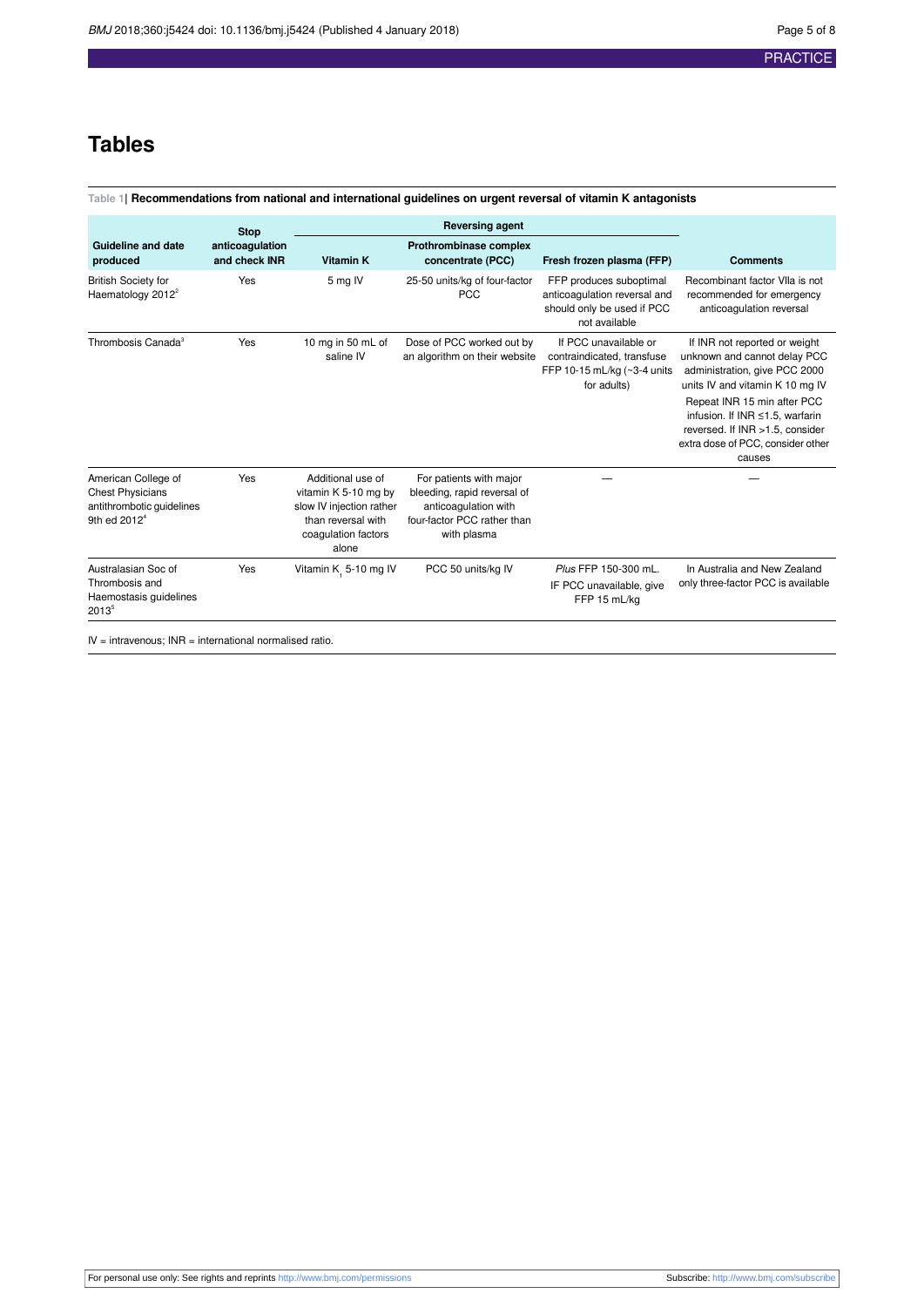<span id="page-5-0"></span>**Table 2| Details of clinical trials of prothrombin complex concentrate (PCC) versus fresh frozen plasma (FFP) for rapid reversal of vitamin K antagonists**

|                                                    | Sarode et al 2013 <sup>9</sup>                                                                                                                                                             | Goldstein et al 2015 <sup>10</sup>                                                                                                                                                                                              |
|----------------------------------------------------|--------------------------------------------------------------------------------------------------------------------------------------------------------------------------------------------|---------------------------------------------------------------------------------------------------------------------------------------------------------------------------------------------------------------------------------|
| Trial design                                       | Randomised trial comparing PCC with FFP in patients<br>presenting with major bleeding. Phase IIIb, multicentre,<br>open-label, non-inferiority trial funded by manufacturer                | Randomised trial comparing PCC with FFP in patients requiring<br>urgent invasive procedures. Phase IIIb, multicentre, open label,<br>non-inferiority trial funded by manufacturer                                               |
| Population                                         | 202 adult patients (mean age 69 (range 29-96) years) taking<br>warfarin (mean INR 3.9 (range 1.8-39)) with major bleeding<br>(gastrointestinal, intracranial, musculoskeletal, or visible) | 168 adult patients (mean age 68 (42-88) years) taking warfarin<br>(mean INR 2.9 (2.0-27)) needing neurosurgical (1%),<br>cardiothoracic (4%), major orthopaedic (21%), or other surgery<br>(57%) or an invasive procedure (17%) |
| Efficacy                                           |                                                                                                                                                                                            |                                                                                                                                                                                                                                 |
| Effective haemostasis (rated<br>excellent or good) | to 19.9)                                                                                                                                                                                   | 71 (72%) PCC v 68 (65%) FFP (difference 7.1%, 95% CI -5.8 78 (90%) PCC v 61 (75%) FFP (difference 14.3%, 2.8 to 25.8)                                                                                                           |
| 30 min after infusion)                             | to 65.9)                                                                                                                                                                                   | Rapid INR reduction (INR <1.3 at 61 (62%) PCC v 10 (10%) FFP (difference 52.6%, 95% CI 39.4 48 (55%) PCC v 8 (10%) FFP (difference 45.3%, 31.9 to 56.4)                                                                         |
| Outcome                                            |                                                                                                                                                                                            |                                                                                                                                                                                                                                 |
| Deaths after 45 days                               | 10 (10%) PCC v 5 (5%) FFP (difference 5%, 95% CI -2.4 to<br>10.4)                                                                                                                          | 3 (3%) PCC v 8 (9%) FFP (difference -5.7%, -14.6 to 2.7)                                                                                                                                                                        |
| <b>Safety</b>                                      |                                                                                                                                                                                            |                                                                                                                                                                                                                                 |
| Thromboembolic events                              | 8 (8%) PCC v 7 (6%) FFP (difference 1%, 95% CI -6.1 to 8.2)                                                                                                                                | 6 (7%) PCC v 7 (8%) FFP (difference -1.1%, -10.3 to 8.0)                                                                                                                                                                        |
| Fluid overload                                     | to $-0.5$ )                                                                                                                                                                                | 5 (5%) PCC v 14 (13%) FFP (difference -8%, 95% CI -16.0 3 (3%) PCC v 11 (13%) FFP (difference -9.1%, -18.6 to -0.1)                                                                                                             |

PCC = prothrombin complex concentrate; FFP = fresh frozen plasma; INR = international normalised ratio; CI = confidence interval.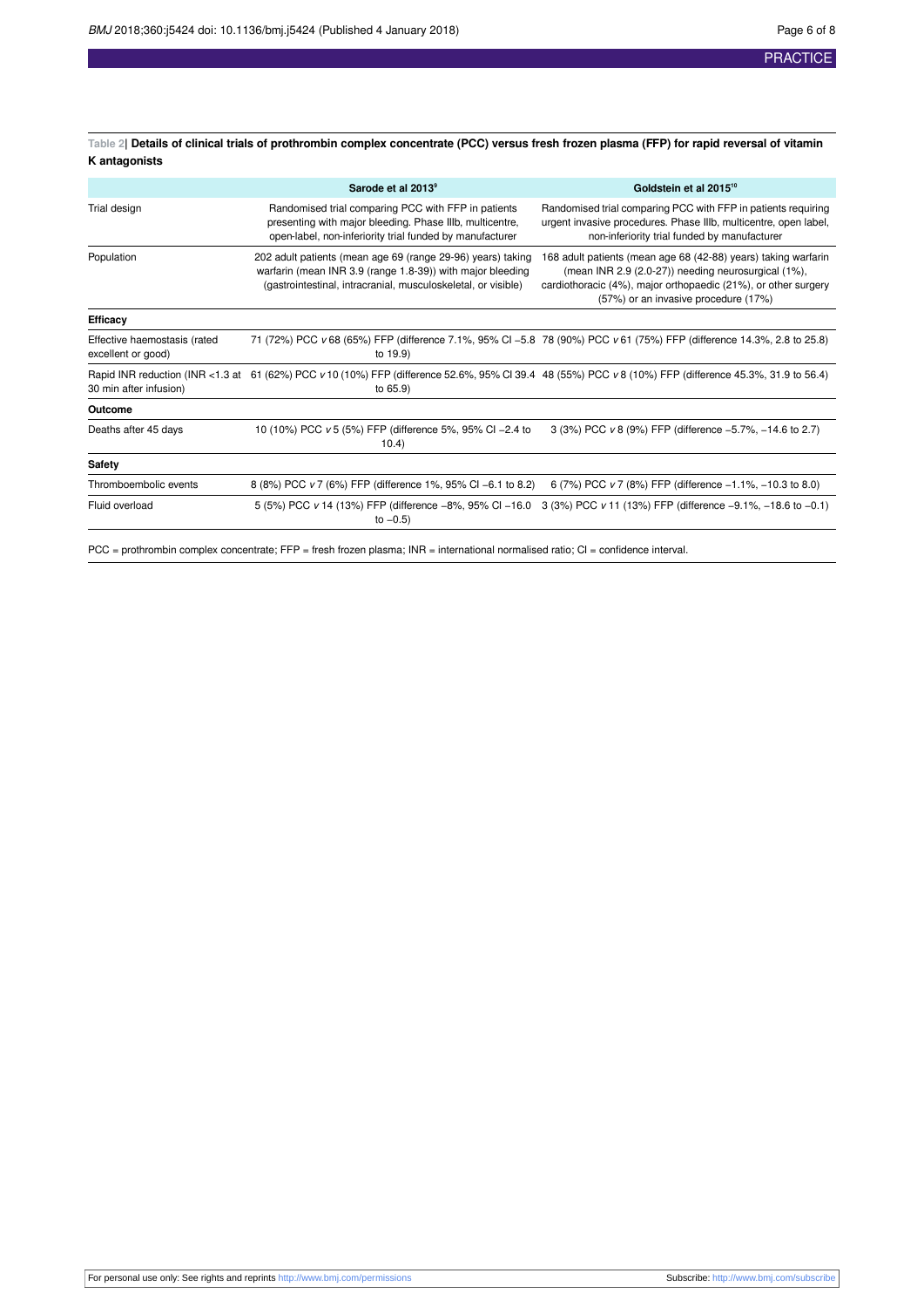### **Figures**

<span id="page-6-0"></span>

Coagulation factors II (prothrombin), VII, IX, and X, and the physiological anticoagulant proteins C and S, undergo vitamin K-dependent post-translational carboxylation in the liver before secretion into plasma. This step activates the coagulation factors, giving them the ability to bind to calcium. During carboxylation, vitamin K is oxidised to its inactive form vitamin K epoxide, which is regenerated by the enzyme vitamin K epoxide reductase. Vitamin K antagonists act as competitive inhibitors of the enzyme vitamin K epoxide reductase. Thus "vitamin K antagonists" do not directly antagonise the action of vitamin K but rather the recycling of vitamin K.